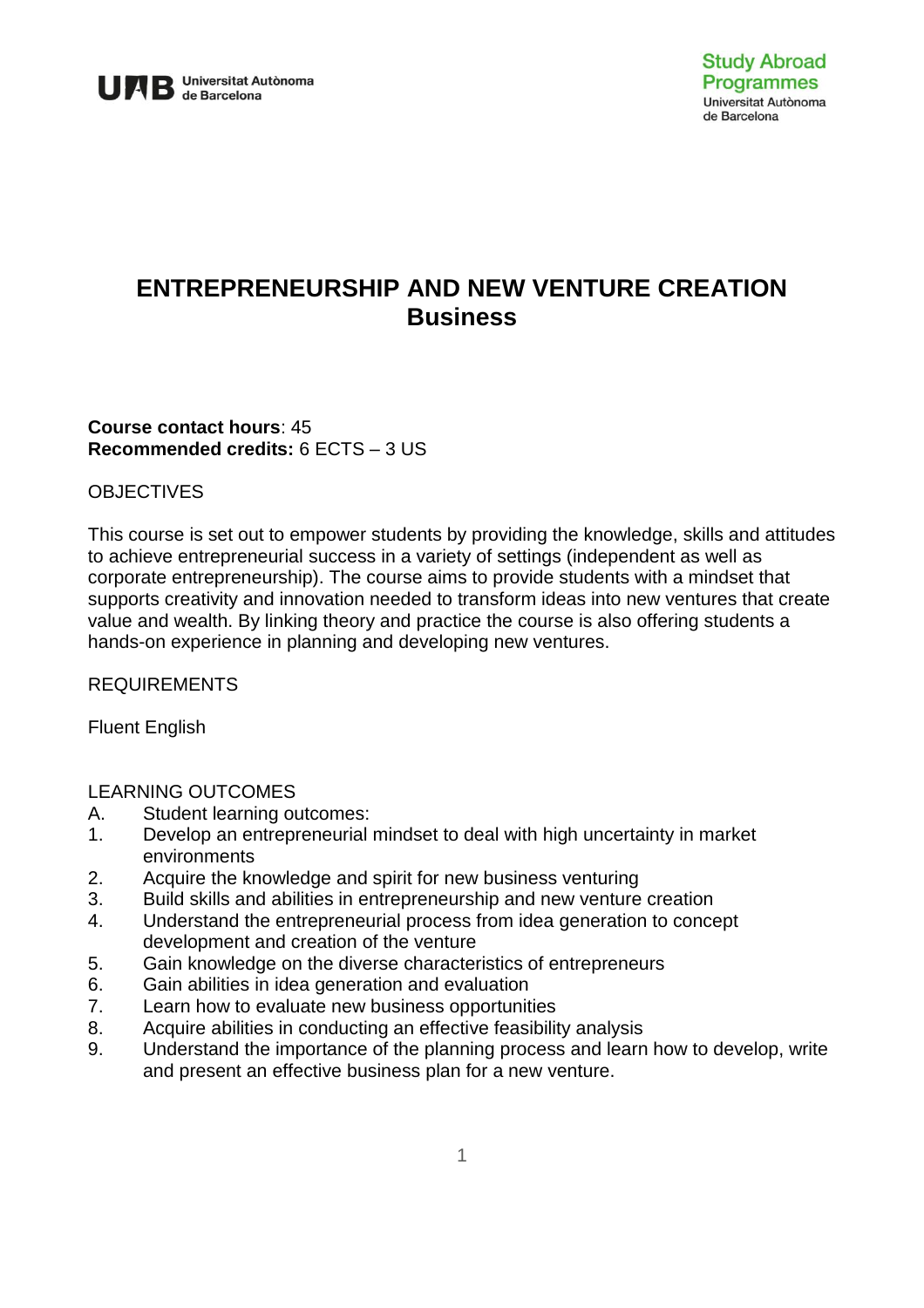

### B. College learning outcomes:

This course is designed to help you enhance your skills in the following areas:

- 1. Critical thinking
- 2. Creative thinking
- 3. Oral communication
- 4. Ethics/Values
- 5. Global concerns
- 6. Information resources

## **CONTENTS**

What is entrepreneurship and who is the entrepreneur? Discovering new business opportunities Entrepreneurial innovation Opportunity evaluation: product feasibility Concept test development Opportunity evaluation: market feasibility Start-up projects Evaluating financial viability Sources of funding The Business Plan The lean start-up: some case studies Entrepreneurial marketing Evaluating growth opportunities Growth strategies

TEACHING METHODOLOGY

Classes will be conducted in seminar format promoting student participation. The methods of instruction include class discussions, individual and team projects, demonstrations and student hands-on activities.

#### ASSESSMENT CRITERIA

College and student learning outcomes will be assessed through a variety of activities that emphasize critical thinking including the following:

A. Assignments and Case problems:

You will develop skills in in creative thinking, information resources, global concerns and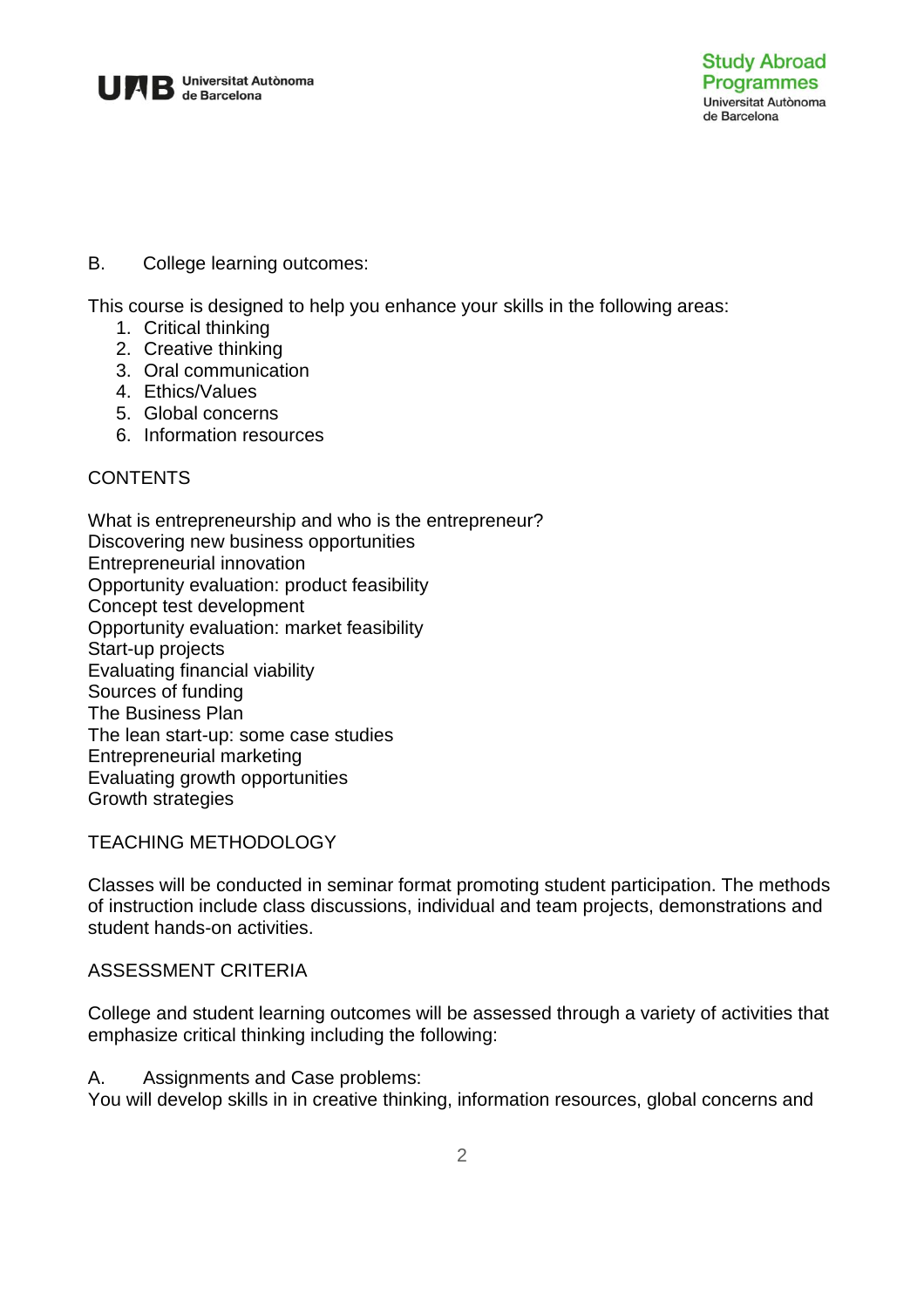

ethics/values as they learn how to find new business opportunities and how to evaluate them.This is achieved through a series of readings, exercises and case studies.

B. Team Project and Presentations:

You will develop skills in oral communications, critical thinking and information resources as you will conduct research and present your findings regarding the feasibility of a new business idea. You will work in teams of two, to find a new business opportunity for which you will conduct a feasibility analysis (midterm). Past the feasibility stage, your team will work on launching the business idea following the Lean Startup method. The findings and conclusions of this stage will be presented to the class at the end of the course (final). I will provide you with full guidelines for these projects and presentation during the course.

|                                                  | Weight (%) |
|--------------------------------------------------|------------|
| <b>Startup Project</b>                           | 40         |
| In class exercises, case studies,<br>assignments | 40         |
| Participation                                    | 20         |

#### **BIBLIOGRAPHY**

Required reading:

Mullins, J. (2010) The New Business Roadtest. What entrepreneurs and executives should do before writing a business plan. 3rd Edition. Prentice Hall – Financial Times.

Ries, E (2013) The Lean Start-up: How Today's Entrepreneurs Use Continuous Innovation to Create Radically Successful Businesses.

Recommended reading:

Drucker,P.F. (2006) Innovation and Entrepreneurship, reprint edition, HarperBusiness.

Blank, S. G. (2003) The Four Steps to the epiphany. Successful Strategies for Products that Win.

Mullins, J. (2014) The Customer Funded Business: Start, Finance, or Grow your Company with your Customers' Cash. Wiley.